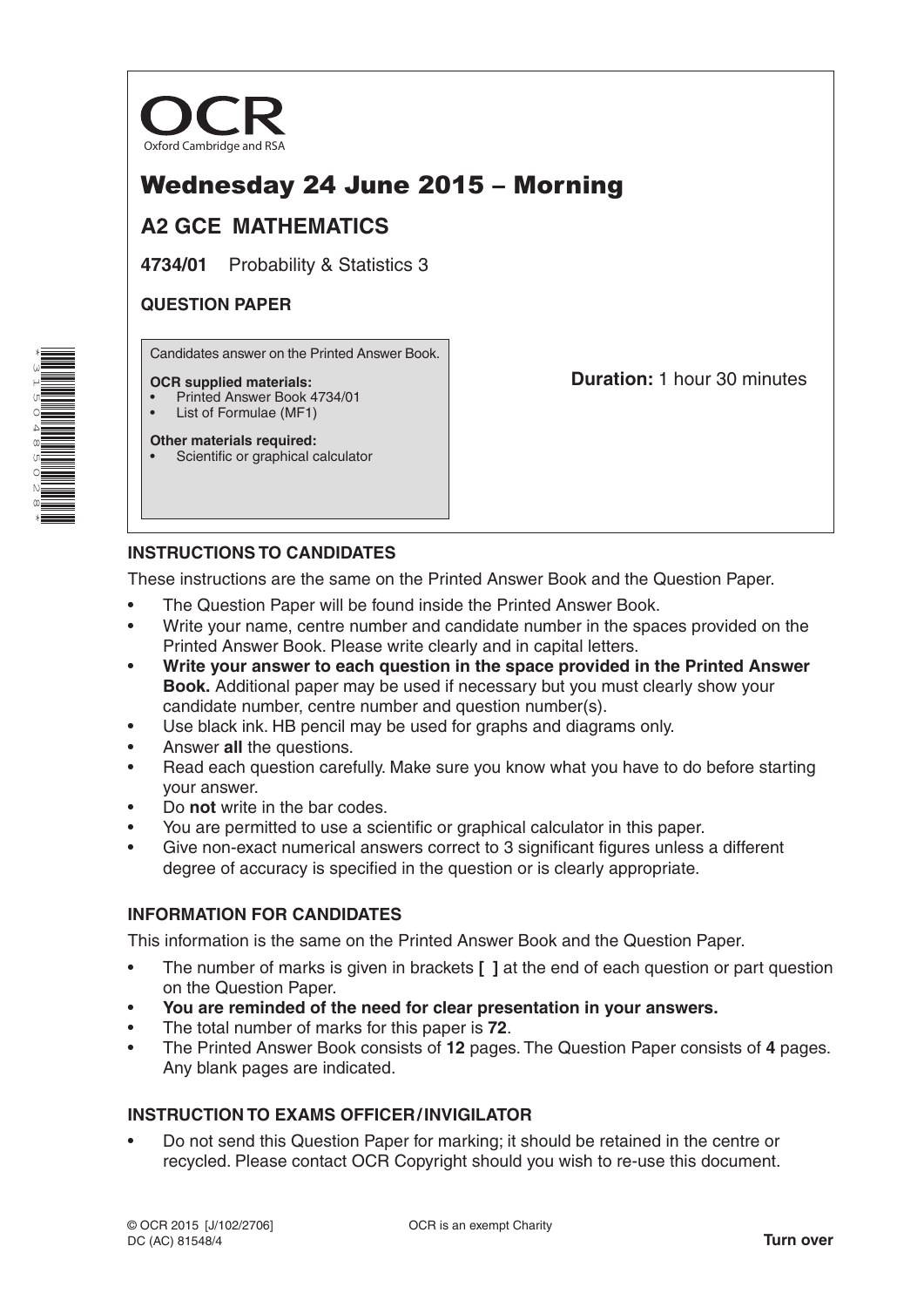**1**  A laminate consists of 4 layers of material *C* and 3 layers of material *D*. The thickness of a layer of material *C* has a normal distribution with mean 1mm and standard deviation 0.1mm, and the thickness of a layer of material *D* has a normal distribution with mean 8mm and standard deviation 0.2mm. The layers are independent of one another.

| (i) Find the mean and variance of the total thickness of the laminate. |  |
|------------------------------------------------------------------------|--|
|------------------------------------------------------------------------|--|

- **(ii)** What total thickness is exceeded by 1% of the laminates? [3]
- **2**  In a poll of people aged 18–21, 46 out of 200 randomly chosen university students agreed with a proposition. 51 out of 300 randomly chosen others who were not university students agreed with it. Test, at the 5% significance level, whether the proportion of university students who agree with the proposition differs from the proportion of those who are not university students. **[7]**
- **3**  A tutor gave an assessment to 6 randomly chosen new eleven-year-old students. After each student had received 30 hours of tuition, they were given a second assessment. The scores are shown in the table.

| Student        |    |       |     |             |                                 |
|----------------|----|-------|-----|-------------|---------------------------------|
| 1st assessment | 24 | 1 ∠ 1 |     | 110         |                                 |
| 2nd assessment |    | 10    | 110 | 120<br>14 V | $\overline{\phantom{a}}$<br>ک ک |

- **(i)** Show that, at the 5% significance level, there is insufficient evidence that students' scores are higher, on average, after tuition than before tuition. State a necessary assumption. **[8]**
- **(ii)** Disappointed by this result, the tutor looked again at the first assessment. She discovered that the first assessment was too easy, in fact being a test for ten-year-olds, not eleven-year-olds. She decided to reduce each score for the first assessment by a constant integer *k*. Find the least value of *k* for which there is evidence at the 5% significance level that the students' scores have, on average, improved. **[4]**
- **4**  A set of bathroom scales is known to operate with an error which is normally distributed. One morning a man weighs himself 4 times. The 4 values for his mass, in kg, which can be considered to be a random sample are as follows.

62.6 62.8 62.1 62.5

- **(i)** Find a 95% confidence interval for his mass. Give the end-points of the interval correct to 3 decimal places. **[5]**
- **(ii)** Based on these results, a  $y\%$  confidence interval has width 0.482. Find *y*. [4]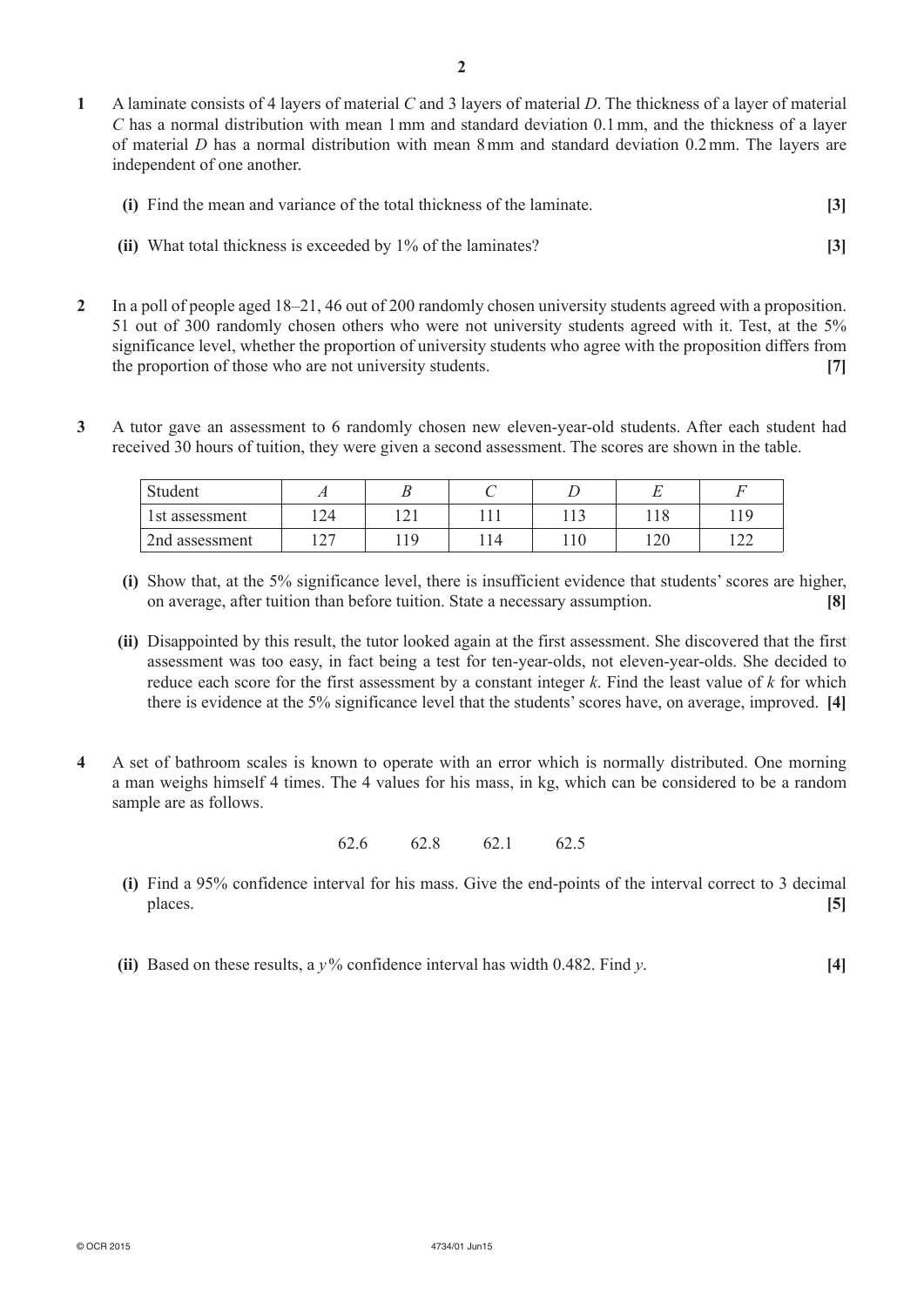**5**  Two guesthouses, the Albion and the Blighty, have 8 and 6 rooms respectively. The demand for rooms at the Albion has a Poisson distribution with mean 6.5 and the demand for rooms at the Blighty has an independent Poisson distribution with mean 5.5. The owners have agreed that if their guesthouse is full, they will re-direct guests to the other.

**3**

- **(i)** Find the probability that, on any particular night, the two guesthouses together do not have enough rooms to meet demand. **[3]**
- **(ii)** The Albion charges £60 per room per night, and the Blighty £80. Find the probability, that on a particular night, the total income of the two guesthouses is exactly £400. **[4]**
- **(iii)** If *A* is the number of rooms demanded at the Albion each night, and *B* the number of rooms demanded at the Blighty each night, find the mean and variance of the variable  $C = 60A + 80B$ . State whether *C* has a Poisson distribution, giving a reason for your answer. **[4]**
- **6**  In each of 38 randomly selected weeks of the English Premier Football League there were 10 matches. Table 1 summarises the number of home wins in 10 matches, *X*, and the corresponding number of weeks.

| $\perp$ Number of home wins $\perp$ |  |  |  |  |  |  |
|-------------------------------------|--|--|--|--|--|--|
| Number of weeks                     |  |  |  |  |  |  |

### **Table 1**

A researcher investigates whether *X* can be modelled by the distribution B(10,*p*). He calculates the expected frequencies using a value of *p* obtained from the sample mean.

**(i)** Show that  $p = 0.45$ . **[3]** 

Table 2 shows the observed and expected number of weeks.

| Number of home $\vert 0 \rangle$                                                                                                                                  |  | ∽ | 4 |  |  | 10 | Totals |
|-------------------------------------------------------------------------------------------------------------------------------------------------------------------|--|---|---|--|--|----|--------|
| <b>WINS</b>                                                                                                                                                       |  |   |   |  |  |    |        |
| Observed number $\vert 0 \rangle$<br>of weeks                                                                                                                     |  | ∸ |   |  |  |    | 38     |
| Expected number $\vert 0.096 \vert 0.788 \vert 2.899 \vert 6.326 \vert 9.058 \vert 8.893 \vert 6.064 \vert 2.835 \vert 0.870 \vert 0.158 \vert 0.013$<br>of weeks |  |   |   |  |  |    | 38     |

#### **Table 2**

**(ii)** Show how the value of 2.835 for 7 home wins is obtained. **[3]** 

The researcher carries out a test, at the 5% significance level, of whether the distribution  $B(10, p)$  fits the data.

*(iii)* Explain why it is necessary to combine classes. **[1]** 

**(iv)** Carry out the test. **[6]** 

#### **Question 7 begins on page 4**.